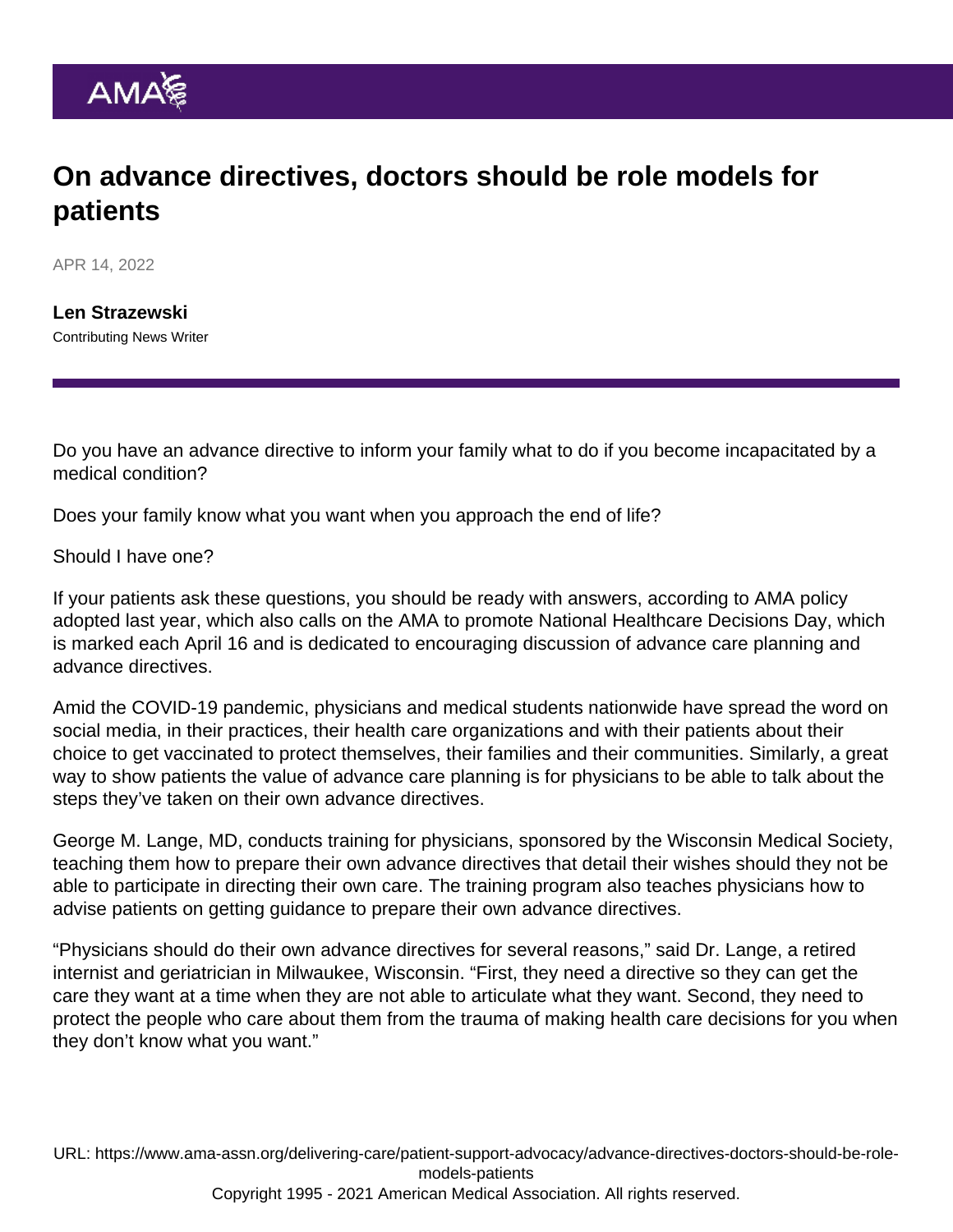## Why advance care planning matters

If you don't have an advance directive, "it's much worse for your family if they don't know what their family member wants at that time of life," he said. "Your directive means that your family will not have to face any conflict between themselves over the decision they need to make. They all know what those decisions are."

A physician's own advance directive sets the tone for discussion with their patients about why they should complete their directives to protect themselves and their families, Dr. Lange noted.

"Most state medical societies have forms available that can prepare individuals to verbalize their wishes and identify the agent who will follow your directives when needed," he said.

Using appropriate documentation obligates the agent to follow your directive and empowers that person to do what you direct when the time comes, Dr. Lange noted. The Institute for Healthcare Improvement's The Conversation Project also promotes National Healthcare Decisions Day and [features a list of state-specific links to information about advance directives.](https://theconversationproject.org/nhdd/advance-care-planning/)

Learn more about how to help patients move forward with advance directives by making use of the AMA STEPS Forward™ toolkit, "End-of-Life Care: [Facilitate Early Discussions with Patients](https://edhub.ama-assn.org/steps-forward/module/2702695)."

## More advice from the AMA

In addition to the above, the AMA policy also encourages:

- Practicing physicians to voluntarily publicize the fact of having executed our own advance directives, and to share readily available educational materials regarding the importance and components of advance directives in offices and on practice websites, as a way of starting the conversation with patients and families.
- All physicians of relevant specialties providing primary or advanced illness care to include advance care planning as a routine part of their patient care protocols when indicated, including advance directive documentation in patients' medical records—including electronic medical records—as a suggested standard health maintenance practice.

Learn what the [AMA Code of Medical Ethics](https://www.ama-assn.org/delivering-care/ethics/code-medical-ethics-overview) says about [advance directives](https://www.ama-assn.org/delivering-care/ethics/advance-directives) and, more broadly, about [caring for patients at the end of life](https://www.ama-assn.org/delivering-care/ethics/code-medical-ethics-caring-patients-end-life).

URL: [https://www.ama-assn.org/delivering-care/patient-support-advocacy/advance-directives-doctors-should-be-role](https://www.ama-assn.org/delivering-care/patient-support-advocacy/advance-directives-doctors-should-be-role-models-patients)[models-patients](https://www.ama-assn.org/delivering-care/patient-support-advocacy/advance-directives-doctors-should-be-role-models-patients)